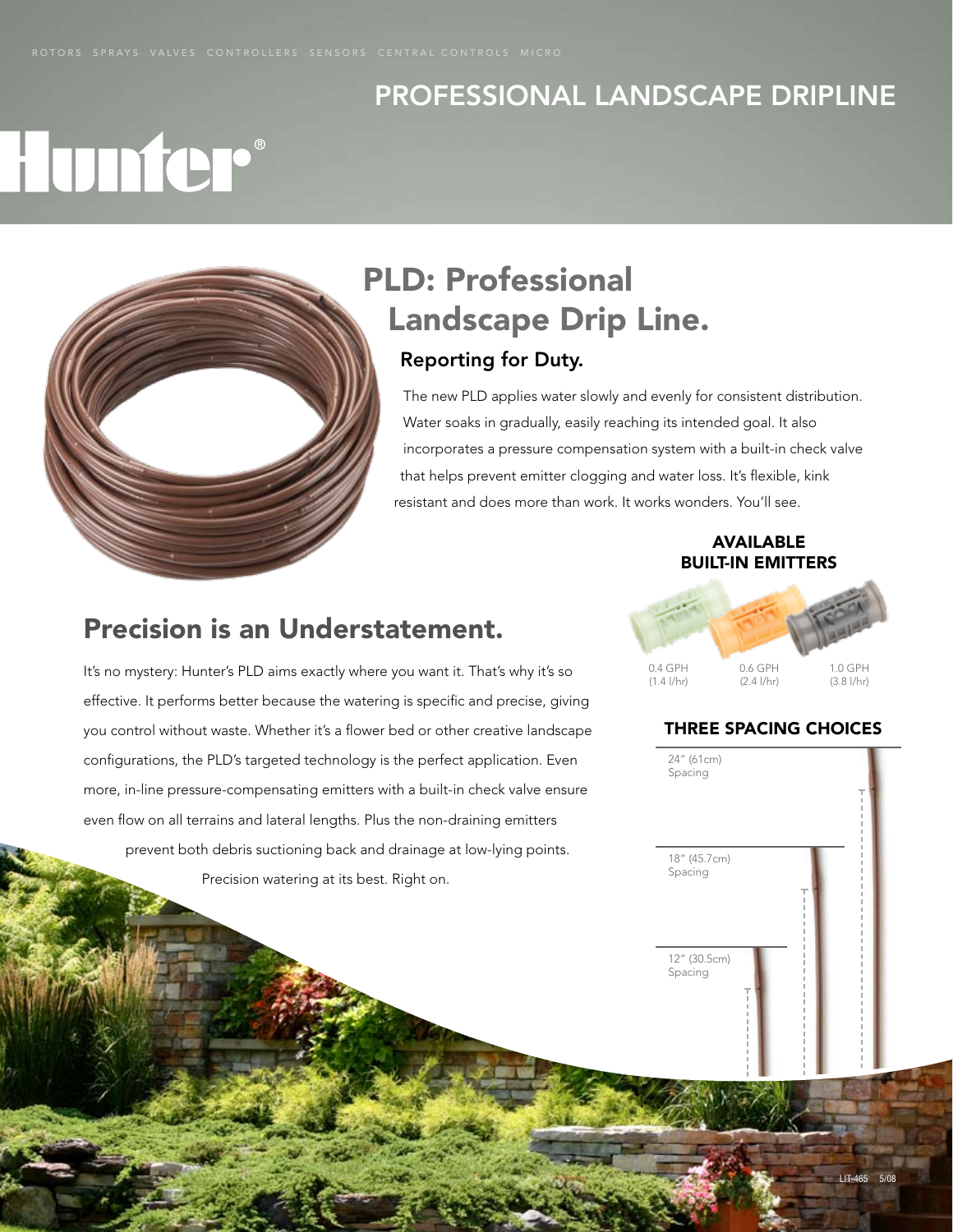### Drip Zone Control Kits

## Hunter®

#### Drip Zone Control Kits Get in the Zone.

When you need automatic control of a drip zone, here's the solution. Our pre-assembled kits marry our popular and dependable, high-grade valves with a filter and a pressure regulator that maintains the outlet pressure, ideal for drip zones. Each one comes with our bulletproof (take your best shot) solenoid for which Hunter valves are known, as well as a stainless steel screen in either 100 or 150 mesh sizes. Made for our Professional Landscape Drip Line and Micro Irrigation products. Try them.



PACZ-075

This model combines our Pro ASV with stainless steel mesh Y filter. Based on our eternally popular PGP valve. Choose from a 25 or 40 PSI regulator.



#### ICZ-101

Get the perfect combination of a 1" high-end commercial valve and stainless steel mesh Y filter. Select either a 25 or 40 PSI regulator.



Get our PGV valve paired with a stainless steel mesh Y filter. Comes with either a 25 or 40 PSI regulator.

#### Create Your Vision.

No matter how complicated your design is, we'll get it watered. Hunter Micro Irrigation will make it happen.

LIT-465 5/08